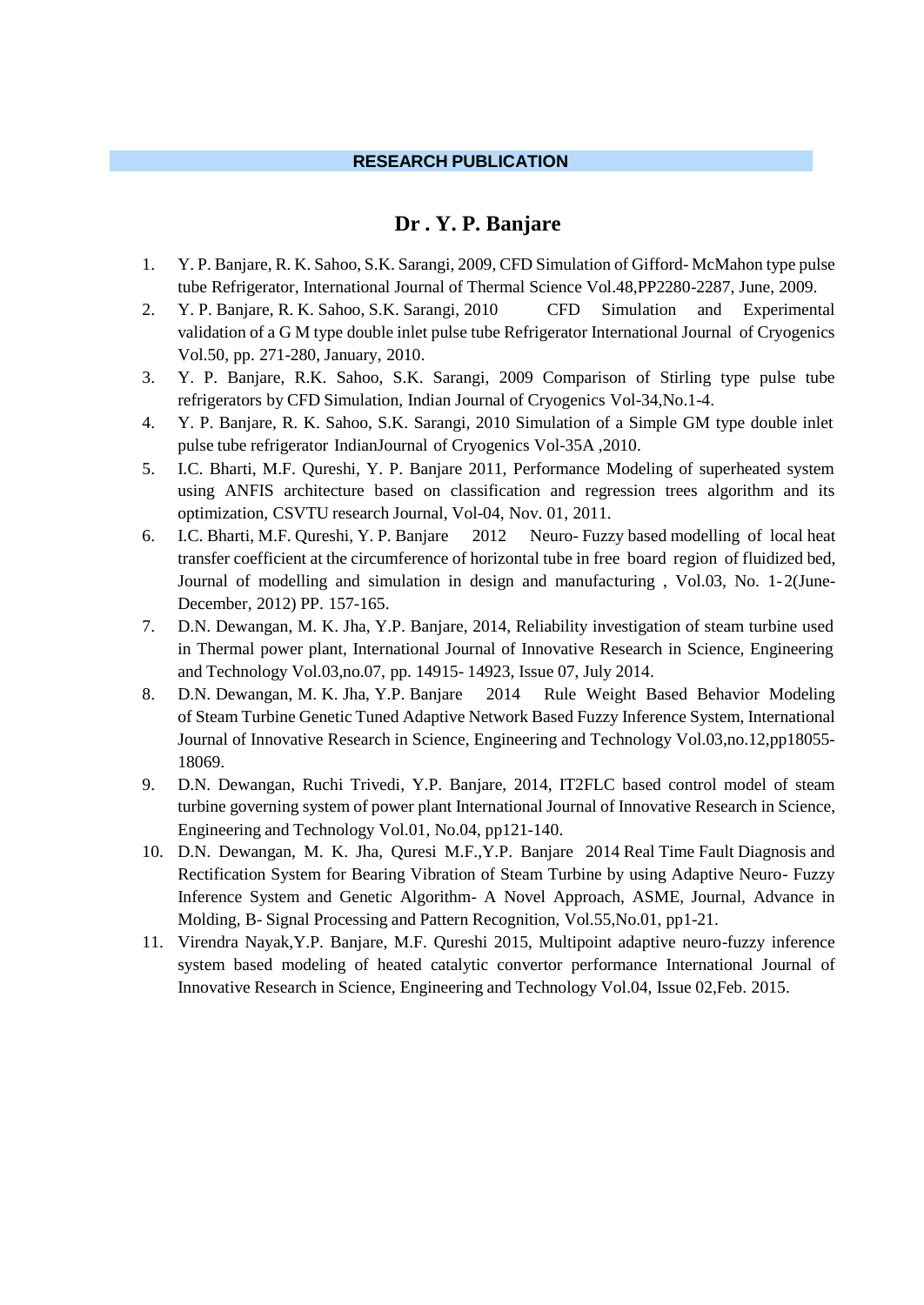- 12. Virendra Nayak,Y.P. Banjare, M.F. Qureshi 2015, Genetically optimized multiple ANFIS based discovery and optimization of catalytic materials, International Journal of Innovative Research in Science, Engineering and Technology Vol.04, Issue 02, February 2015.
- 13. Arun Kumar Sao, Dr.Y.P. Banjare , 2014, Analysis of thermal characteristics of transient conduction through long fin and comparison with exact fin theory and quasi steady theory, International journal of emerging technology and advanced engineering, Vol.04, issue- 11,pp157- 165,(ISSN2250-2459) November 2014.
- 14. Komesh Sahu, Dr. Y.P. Banjare 2014 Analysis of transient heat conduction of multidimensional in rectangular shape, International Journal of applied engineering and research, pp. 424-434, 2014.
- 15. Yugal Kishor Sinha, Dr. Y.P. Banjare2016 Computational Analysis of Three way Monolithic Catalitic Convertor Using FVM tools Ansys Fluent, International Journal of Engineering and Technology Vo.26, No.03 (2016).
- 16. Ritesh Singh, Dr. Y.P. Banjare, 2016 Development of CFD Solver Using FVM Method for the study of Normal Shock Theory International Journal of Engineering and Technology Vo.26, No.03 (2016).
- 17. I.C. Bharti, M.F. Qureshi, Y. P. Banjare 2010, Performance Modeling of Superheated system using ANFIS architecture based on classification and regression tree algorithm and its optimization, Association for the advancement of modeling and simulation techniques in enterprises (AMSE), Vol.79, No. 02.
- 18. I.C. Bharti, M.F. Qureshi, Y. P. Banjare, 2010 Adaptive inference nuero-fuzzy system ANFIS, Modeling a super heter system of a thermal power plant, Association for the advancement of modeling and simulation techniques in enterprises(AMSE), Vol.56, No. 01.
- 19. I.C. Bharti, M.F. Qureshi, Y. P. Banjare, 2013, Adaptive nuero-fuzzy Modeling for throttle control governing, Association for the advancement of modeling and simulation techniques in enterprises (AMSE), Vol.68, No. 01.
- 20. I.C. Bharti, M.F. Qureshi, Y. P. Banjare 2013, Adaptive inference nuero-fuzzy system ANFIS, Modeling a super heter system of a thermal power plant(AMSE), Association for the advancement of modeling and simulation techniques in enterprises(AMSE), Vol.56, No. 01.
- 21. I.C. Bharti, M.F. Qureshi, Y. P. Banjare 2013 Genetically optimized multiple ANFIS based discovery and optimization of catalytic materials Association for the advancement of modeling and simulation techniques in enterprises (AMSE), Vol.56, No. 02.
- 22. Dr. Y. P. Banjare, "Comprehensive Review on Thermal Conductivity Enhancement and Applications of Phase Change Materials in Air Condition Condenser Unit for Latent Heat Thermal Energy Storage Systems (LHTESS) 6th International Conference 19th - 20th December 2020.
- 23. Dr. Y. P. Banjare, "A Novel approach on Numerical Analysis for Performance Enhancement of an Air Condition's Condenser Unit Incorporation of Phase Change Material (PCM) as Latent Heat Storage" 6th International Conference 19th - 20th December 2020
- 24. Dr. Y. P. Banjare "Optimization and Analysis for Energy Saving by using Phase Change Material in Air Condition Unit" 6th International Conference 19th - 20th December 2020.

# **Dr. Ajay Tripathi**

# **A. Journals**

- 1. Parametric study of a closed cycle reheat gas turbine power plant based on the harmonic mean isentropic exponent, H Chandra, **Ajay Tripathi** & S.C. Kaushik; Int. Journal of ambient energy, Vol. 30, pp 83- 93, 2009.
- 2. Role of Harmonic mean isentropic exponent in the analysis of closed cycle gas turbine power plant cycle with intercooler, H Chandra, **Ajay Tripathi,** A Arora & M Agrawal; Int. Journal of Engineering research and industrial applications, Vol. pp 145-160, 2009.
- 3. Effect of mixture constituents on the laminar burning velocity of LPG-Co2-air mixtures, **Ajay Tripathi**, H Chandra & M Agrawal; Int. Journal of Engineering and Applied Sciences, Vol. 35/3, 2010.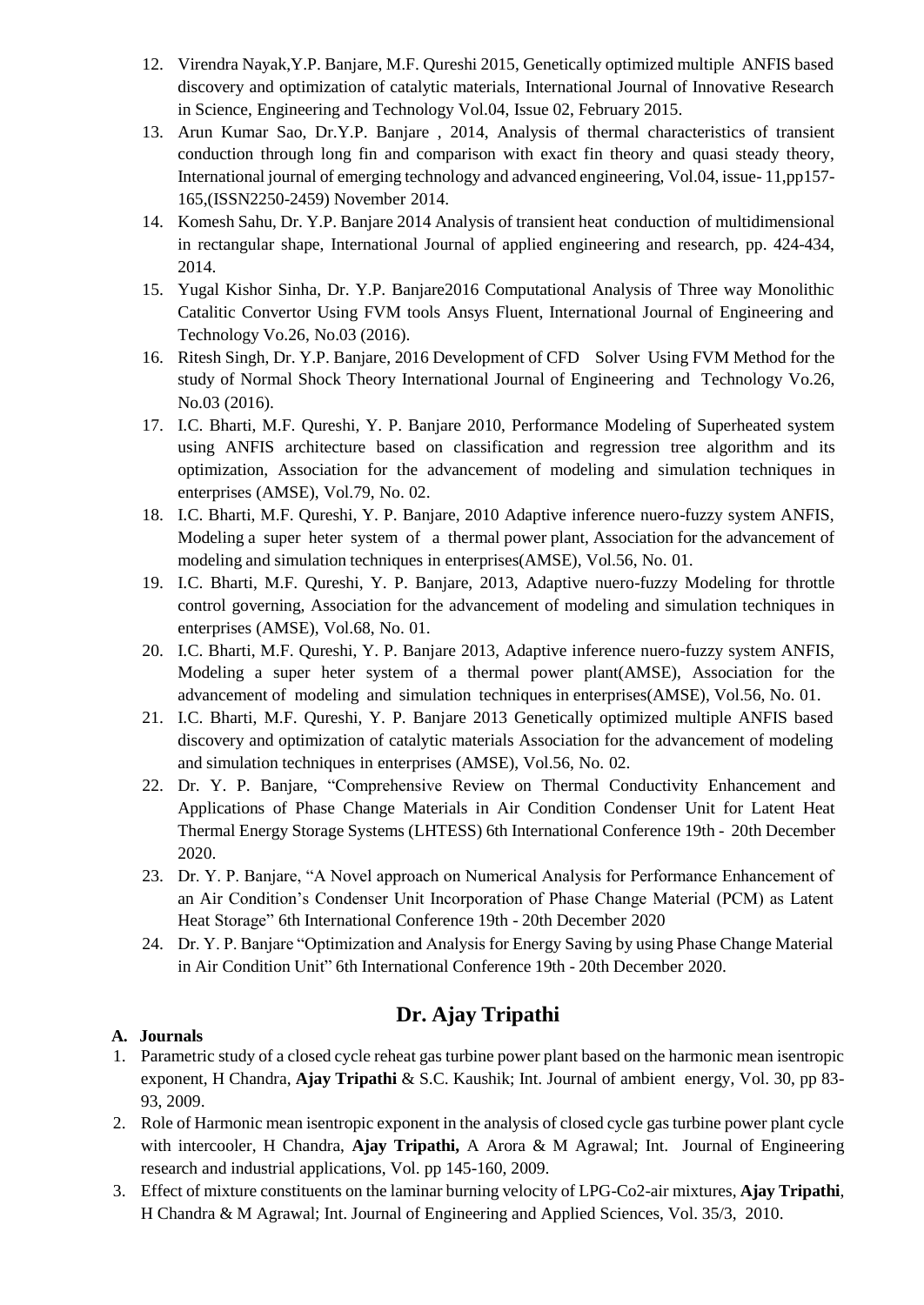- 4. Thermodynamic analysis and parametric study of an intercooled–reheat closed-cycle gas turbine on the basis of a new isentropic exponent, H. Chandra, A. Arora, S. C. Kaushik, **A. Tripathi** & A. Rai.; Int. Journal of sustainable energy; Vol. 30/2, pp.82-97; June 2011.
- 5. Hydrodynamics of oscillating slug flow inside mini channels: a state of art review; **A. Tripathi** & S.K. Agrawal; Int. Journal of theoretical and applied multiscale mechanics, Vol. 2, No.3, 2012.
- 6. Oscillating meniscus and slugs in a square capillary: a hydrodynamic study; **A. Tripathi** & S. K. Agrawal; Int. J. of multiphase science and technology", Vol. 24, No. 1, pp. 67-87, 2012.
- 7. Interfacial film dynamics of moving meniscus inside square capillaries: an experimental investigation; **A. Tripathi** & S. K Agrawal, Int. J. of flow visualization and image processing, Vol. 19 (1), pp. 37-56, 2012.
- 8. Mitigation of Emission in Thermal Power Plant Using Conventional and Non-Conventional Fuel, H. Chandra, S. Paliwal and **A. Tripathi**; International Journal of Engineering and Science Invention (IJESI) Vol. 2/4, pp 01-06, 2013.
- 9. Modelling and analysis on the basis of energy and environment for coal and gas fired thermal power stations, H. Chandra, S. Paliwal and **A. Tripathi**; European Journal of Science and Technology, Vol. 2/3, pp 232-238, 2013.
- 10. Thermodynamics performance analysis of Reversible Reheat Joule- Brayton cycle with Cogeneration System, M. Dubey, H. Chandra, **A. Tripathi** and Anil Kumar; Workshop on Advances in Energy Engineering and Technology, IIT, BHU, ISBN: 978-93-82880-44-8, chapter 4, pp 27-33, June 29-30, 2013.
- 11. Modelling of slug flow in vertical capillary using COMSOL", Workshop on Advances in Energy Engineering and Technology, **A. Tripathi** and S.K. Agrawal; IIT, BHU, ISBN: 978-93-82880-44-8, chapter 4, pp 27-33, June 29-30, 2013.
- 12. Design Investigations on improved wood cooking stove for rural India, S.K. Shukla and **Ajay Tripathi**; JUET Research Journal of Science and Technology, ISSN No. 2321-6026.,Vol.1/2, pp. 203-214, June 2014.
- 13. Determination of Laminar Burning Velocity of LPG- CO2-Air Mixtures, **Ajay Tripathi** & H Chandra; Journal of Institution of Engineers, Vol. 91, pp. 20- 24, January 2011.
- 14. Exergy Analysis of Evacuated Tube Two Fluid Solar Water Heating System, N. Yadav, **A. Tripathi,** STM Journals, Recent Trends in Fluid Mechanics, Volume 3, Issue 2, 2016.
- 15. Fabrication and analysis of evacuated tube solar air heater, **A. Tripathi,** Rudra Pratap Singh, and H. Chandra; Journal of thermal engineering and applications, Volume 4/2, 2017.
- 16. Design and Analysis of a Composite Cylinder for the Storage of Liquefied Gases, **Ajay Tripathi,** Anil kumar and M.K. Chandrakar, IJSRD- International Journal for Scientific Research & Development, Vol. 5/3, 2017.
- 17. Thermal Performance Analysis of Evacuated Tube Collectors and Heat Exchanger: A Review, Neha Yadav, Gaurav Saxena and **Ajay Tripathi,** IJSRD- International Journal for Scientific Research & Development, Vol. 5, Issue 03, 2017.
- 18. Development of Electro-Magnetic Anti-Lock Brake System: An Idea, **Ajay Tripathi,** H. Chandra, Rahul Bhargava, Journal of Automobile Engineering and Applications, Vol. 4(3): pp. 18–23, 2017.
- 19. Response of ATV rollcage under harmonic vibration, Ichhwak Malhare, Rahul Modi and **A. Tripathi,** International Research Journal of Engineering and Technology (IRJET), ISSN: 2395-0056 (online), Vol. 7/4, April 2020.
- 20. Tensile Behaviour of Friction Stir Welded Joints of Different Aluminium Alloys, Chaitanya Sharma, Vikas Upadhyay, Vijay Verma, **Ajay Tripathi** & Sumit Sharma; Journal of Engg. Research ICCEMME Special Issue 1, DOI: 10.36909/jer.ICCEMME.15693, 2021.
- 21. Microstructure and Mechanical Properties of Welded Al-Zn-Mg Armour Alloy:Influence of Welding Technique, Chaitanya Sharma, **Ajay Tripathi,** Sanjay Kumar Singh, Vijay Verma and Vikas Upadhyay, Evergreen-Joint Journal of Novel Carbon Resource Sciences & Green Asia Strategy (Scopus Indexed), Jul 30, 2021.
- 22. Material Flow Behaviour in Dissimilar Friction Stir Welds of AA2024 and AA5086 Aluminum alloys, Chaitanya Sharma, **Ajay Tripathi,** Vijay Verma and Vikas Upadhyay, Journal of Engineering Research (SCIE Indexed), Jul 30, 2021.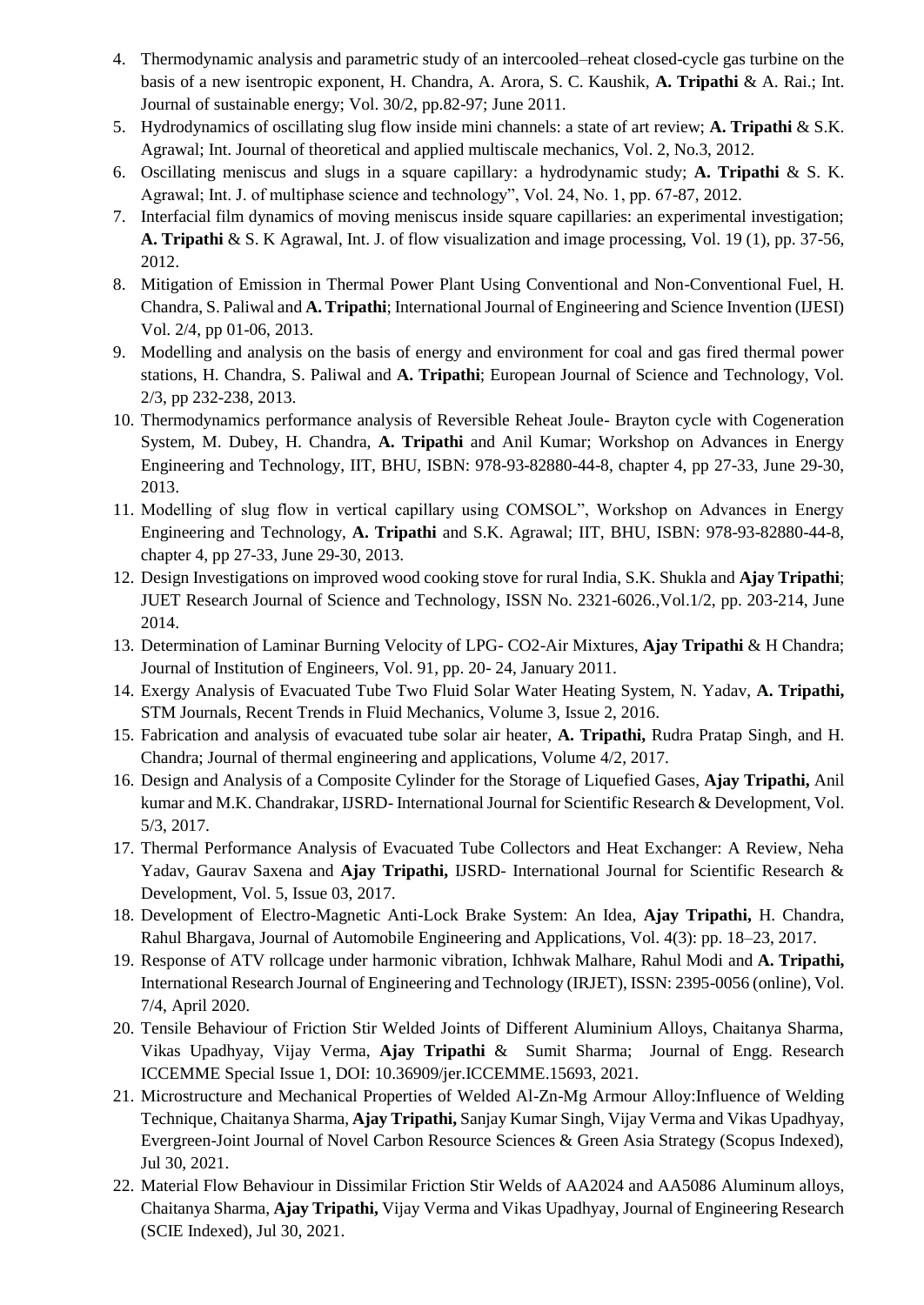- 23. Microstructure and lap shear strength of dissimilar friction stir spot welds of aluminium alloys, Vijay Verma, Ritesh Kumar Singh, Chaitanya Sharma, **Ajay Tripathi,** Arun Kumar Pandey, Sanjay Kumar Singh and Sumit Kumar Sharma, Indian Journal of Engineering and Materials Science (SCIE Indexed), Jul 30, 2021.
- 24. Friction Stir Spot Welding-Process and Weld Properties: A Review", Chaitanya Sharma, **Ajay Tripathi,**  Vikas Upadhyay, Vijay Verma and Sumit Kumar Sharma, Journal of Institution of Engineers (India): Series D (IEID), 102, pages 549–565, 2021.
- 25. Fatigue Crack Growth Rate and Quasi-Static Fracture Toughness behavior of Friction Stir Welds of AA7039, Vijay Verma, Chaitanya Sharma, Vikas Upadhyay, **Ajay Tripathi** and Sumit Kumar Sharma, Journal of Theoretical and Applied Fracture Mechanics.

#### **B. International Conferences:**

- 1. Reliable solar water pasteurizer; An approach to purify drinking water, Malvi C.S, **A. Tripathi** & M.K. Gaur; proceedings of 3rd Int. Conference on solar radiation and day lightening [SOLARIS 2007], Vol. II, pp 229-234 Anamaya publishers, New Delhi India (ISBN1081-88342-43-2), 2007.
- 2. Oscillatory contact line motion inside capillaries, **A. Tripathi,** S Khandekar & P.K. Panigrahi; 15th International Heat Pipe Conference (15th IHPC) Clemson, USA, April 25-30, 2010.
- 3. Practical design approach to Micro-Hydel Turbine at institution level, **A Tripathi** and C.S.Malvi; Int. conf. on challenges and strategies for sustainable energy, efficiency and environment, organized by U.P.T.U. Lucknow, pp228-234, New Age Int. Publisher, India (ISBN-81-224-1910), 2006.
- 4. Imaging analysis and micro-PIV of single meniscus inside square capillary, **A. Tripathi** & S. K Agrawal International conference on Advances in Mechanical Engineering, College of Engineering Pune; ID-ACAME2013 S4/01, May 29-31, 2013.
- 5. Performance Investigation of Automobile Radiator operated withZnFe2O4 Nano-fluid based coolant **A. Tripathi** & H. Chandra, ""DOI: 10.1051/matecconf/20153401003, published by EDP Sciences, 2015 / 00, held at Singapore during 15th -16th September 2015.
- 6. Microstructure and Mechanical properties of friction-stir welded interstitial free steel using WC tool, Mrinmoy Sinha, Mrinmoy Sinha, Atul Kumar, **Ajay Tripathi** & Surendra Kumar Chourasiya; IOP Conference Series Materials Science and Engineering 1136(1):012068, DOI: 10.1088/1757- 899X/1136/1/012068, International conference on "Advance in Materials, Mechanics, Mechatronics and Manufacturing". 06-07 March 2021.
- 7. A critical Review on the wear and corrosion of carbide free bainitic steel, Siddharth Sharma, **Ajay Tripathi,** Ravi Kumar Dwivedi, Rajan Kumar and Anupma Agarwal "IOP Conference Series Materials Science and Engineering 1136(1):012027, International conference on Advance in Materials, Mechanics, Mechatronics and Manufacturing", June 2021 , DOI:10.1088/1757-899X/1136/1/012027.
- 8. Morphological parameters of nanoparticles used in nano lubrication a review, Ravi Kumar Dwivedi, **Ajay Tripathi,** Anoop Pratap Singh, Matsyendra Nath Shukla & Amit Suhane, IOP Conference Series Materials Science and Engineering 1136(1):012029, DOI: 10.1088/1757-899X/1136/1/012029 June 2021.
- 9. Experimental and comparative analysis of zirconium oxide and fly ash reinforced with heat treated Al 7075 aluminum alloy hybrid, [P.M. Mishra,](https://www.researchgate.net/scientific-contributions/PM-Mishra-2196883337?_sg%5B0%5D=1igBQSFFj51knaOUQDUeJA2-EyehxQoIAsDJi3i-9KO9bAQRy0mj9N-9Y7ZWYdycTjzKhcM.YON69dheN64EOGjGsc1Zah_zbjkg-zawld5YKLjmnv0Ygbx7HGdK7M_mueH6tBxOU6GbTC0gFvNkTVzyRxKePg&_sg%5B1%5D=yligbDtfUfKFovd7qwGn0q6MkIvakdFzf-bSgA_aiGUn34hGevkVRJ3qdj_cW-1gv16i_MM.3i2TebceH4MydTJtApTT-uLI5PgHHqzAo1iOf16q6ofTCo81ZAAcsn2xVqaJVl3_T8ddN-Y6Jr_pZ6mzmUpttQ) **[Ajay Tripathi](https://www.researchgate.net/profile/Ajay-Tripathi-6?_sg%5B0%5D=1igBQSFFj51knaOUQDUeJA2-EyehxQoIAsDJi3i-9KO9bAQRy0mj9N-9Y7ZWYdycTjzKhcM.YON69dheN64EOGjGsc1Zah_zbjkg-zawld5YKLjmnv0Ygbx7HGdK7M_mueH6tBxOU6GbTC0gFvNkTVzyRxKePg&_sg%5B1%5D=yligbDtfUfKFovd7qwGn0q6MkIvakdFzf-bSgA_aiGUn34hGevkVRJ3qdj_cW-1gv16i_MM.3i2TebceH4MydTJtApTT-uLI5PgHHqzAo1iOf16q6ofTCo81ZAAcsn2xVqaJVl3_T8ddN-Y6Jr_pZ6mzmUpttQ)** & [Sanjay Soni,](https://www.researchgate.net/scientific-contributions/Sanjay-Soni-2196868042?_sg%5B0%5D=1igBQSFFj51knaOUQDUeJA2-EyehxQoIAsDJi3i-9KO9bAQRy0mj9N-9Y7ZWYdycTjzKhcM.YON69dheN64EOGjGsc1Zah_zbjkg-zawld5YKLjmnv0Ygbx7HGdK7M_mueH6tBxOU6GbTC0gFvNkTVzyRxKePg&_sg%5B1%5D=yligbDtfUfKFovd7qwGn0q6MkIvakdFzf-bSgA_aiGUn34hGevkVRJ3qdj_cW-1gv16i_MM.3i2TebceH4MydTJtApTT-uLI5PgHHqzAo1iOf16q6ofTCo81ZAAcsn2xVqaJVl3_T8ddN-Y6Jr_pZ6mzmUpttQ) [IOP Conference Series](https://www.researchgate.net/journal/IOP-Conference-Series-Materials-Science-and-Engineering-1757-899X)  [Materials Science and Engineering](https://www.researchgate.net/journal/IOP-Conference-Series-Materials-Science-and-Engineering-1757-899X) 1136(1):012036 DOI: [10.1088/1757-899X/1136/1/012036](http://dx.doi.org/10.1088/1757-899X/1136/1/012036) June 2021.
- 10. Prediction of passenger flow for north central railway region through ANN, June 2021, [Anoop Pratap](https://www.researchgate.net/profile/Anoop-Singh-27?_sg%5B0%5D=5UuxGHyc0zcrV7wVq1w-dMSNVO4xvMxDk4OrR7x9AGA_u4WDicjzPIN29mJC45cDL0ewp6o.BG392eTXOh6NNwxPqNSKKSJNF5caI4J37LYb7gtKWP0KLFD2-b6c2p8Xd4SLdC-hPixjc3N0PgOHrZmh6zjFHQ&_sg%5B1%5D=vmRdFXshOUvYXXZpOu-R2GZmW7t5eJHR3LA32Ic-2QwzFgI6vKaEoYsoFPsxAUhqXjR5FEo.5pRvWh2_RDMQ7Xis_p2hAy1iW4_cZH2Nmlg6l_EW_9BiwSuMp8UgLJ_Dpp-soROryjHtKLUMriM5MB21SWOsPw)  [Singh,](https://www.researchgate.net/profile/Anoop-Singh-27?_sg%5B0%5D=5UuxGHyc0zcrV7wVq1w-dMSNVO4xvMxDk4OrR7x9AGA_u4WDicjzPIN29mJC45cDL0ewp6o.BG392eTXOh6NNwxPqNSKKSJNF5caI4J37LYb7gtKWP0KLFD2-b6c2p8Xd4SLdC-hPixjc3N0PgOHrZmh6zjFHQ&_sg%5B1%5D=vmRdFXshOUvYXXZpOu-R2GZmW7t5eJHR3LA32Ic-2QwzFgI6vKaEoYsoFPsxAUhqXjR5FEo.5pRvWh2_RDMQ7Xis_p2hAy1iW4_cZH2Nmlg6l_EW_9BiwSuMp8UgLJ_Dpp-soROryjHtKLUMriM5MB21SWOsPw) **[Ajay Tripathi,](https://www.researchgate.net/profile/Ajay-Tripathi-6?_sg%5B0%5D=5UuxGHyc0zcrV7wVq1w-dMSNVO4xvMxDk4OrR7x9AGA_u4WDicjzPIN29mJC45cDL0ewp6o.BG392eTXOh6NNwxPqNSKKSJNF5caI4J37LYb7gtKWP0KLFD2-b6c2p8Xd4SLdC-hPixjc3N0PgOHrZmh6zjFHQ&_sg%5B1%5D=vmRdFXshOUvYXXZpOu-R2GZmW7t5eJHR3LA32Ic-2QwzFgI6vKaEoYsoFPsxAUhqXjR5FEo.5pRvWh2_RDMQ7Xis_p2hAy1iW4_cZH2Nmlg6l_EW_9BiwSuMp8UgLJ_Dpp-soROryjHtKLUMriM5MB21SWOsPw)** [Ravi Kumar Dwivedi](https://www.researchgate.net/profile/Ravi-Dwivedi-4?_sg%5B0%5D=5UuxGHyc0zcrV7wVq1w-dMSNVO4xvMxDk4OrR7x9AGA_u4WDicjzPIN29mJC45cDL0ewp6o.BG392eTXOh6NNwxPqNSKKSJNF5caI4J37LYb7gtKWP0KLFD2-b6c2p8Xd4SLdC-hPixjc3N0PgOHrZmh6zjFHQ&_sg%5B1%5D=vmRdFXshOUvYXXZpOu-R2GZmW7t5eJHR3LA32Ic-2QwzFgI6vKaEoYsoFPsxAUhqXjR5FEo.5pRvWh2_RDMQ7Xis_p2hAy1iW4_cZH2Nmlg6l_EW_9BiwSuMp8UgLJ_Dpp-soROryjHtKLUMriM5MB21SWOsPw) & [Rajan Kumar,](https://www.researchgate.net/profile/Rajan-Kumar-21?_sg%5B0%5D=5UuxGHyc0zcrV7wVq1w-dMSNVO4xvMxDk4OrR7x9AGA_u4WDicjzPIN29mJC45cDL0ewp6o.BG392eTXOh6NNwxPqNSKKSJNF5caI4J37LYb7gtKWP0KLFD2-b6c2p8Xd4SLdC-hPixjc3N0PgOHrZmh6zjFHQ&_sg%5B1%5D=vmRdFXshOUvYXXZpOu-R2GZmW7t5eJHR3LA32Ic-2QwzFgI6vKaEoYsoFPsxAUhqXjR5FEo.5pRvWh2_RDMQ7Xis_p2hAy1iW4_cZH2Nmlg6l_EW_9BiwSuMp8UgLJ_Dpp-soROryjHtKLUMriM5MB21SWOsPw) [IOP Conference Series Materials Science](https://www.researchgate.net/journal/IOP-Conference-Series-Materials-Science-and-Engineering-1757-899X)  [and Engineering](https://www.researchgate.net/journal/IOP-Conference-Series-Materials-Science-and-Engineering-1757-899X) 1136(1):012023, DOI: [10.1088/1757-899X/1136/1/012023.](http://dx.doi.org/10.1088/1757-899X/1136/1/012023)
- 11. Tribological Testing Methods used in the field of Nano Lubrication- A Review" International conference on "Advance in Materials, Mechanics, Mechatronics and Manufacturing. 06-07 March 2021.
- 12. Failure Analysis of Automatic Depth and Draft Control Unit of Tractor Assembly" International conference on "Advance in Materials, Mechanics, Mechatronics and Manufacturing. 06-07 March 2021.
- 13. Morphological parameters of nanoparticles used in nano lubrication a review, Ravi Kumar Dwivedi, **Ajay Tripathi,** Anoop Pratap Singh, Matsyendra Nath Shukla & Amit Suhane, IOP Conference Series Materials Science and Engineering 1136(1):012029, DOI: 10.1088/1757-899X/1136/1/012029 June 2021.